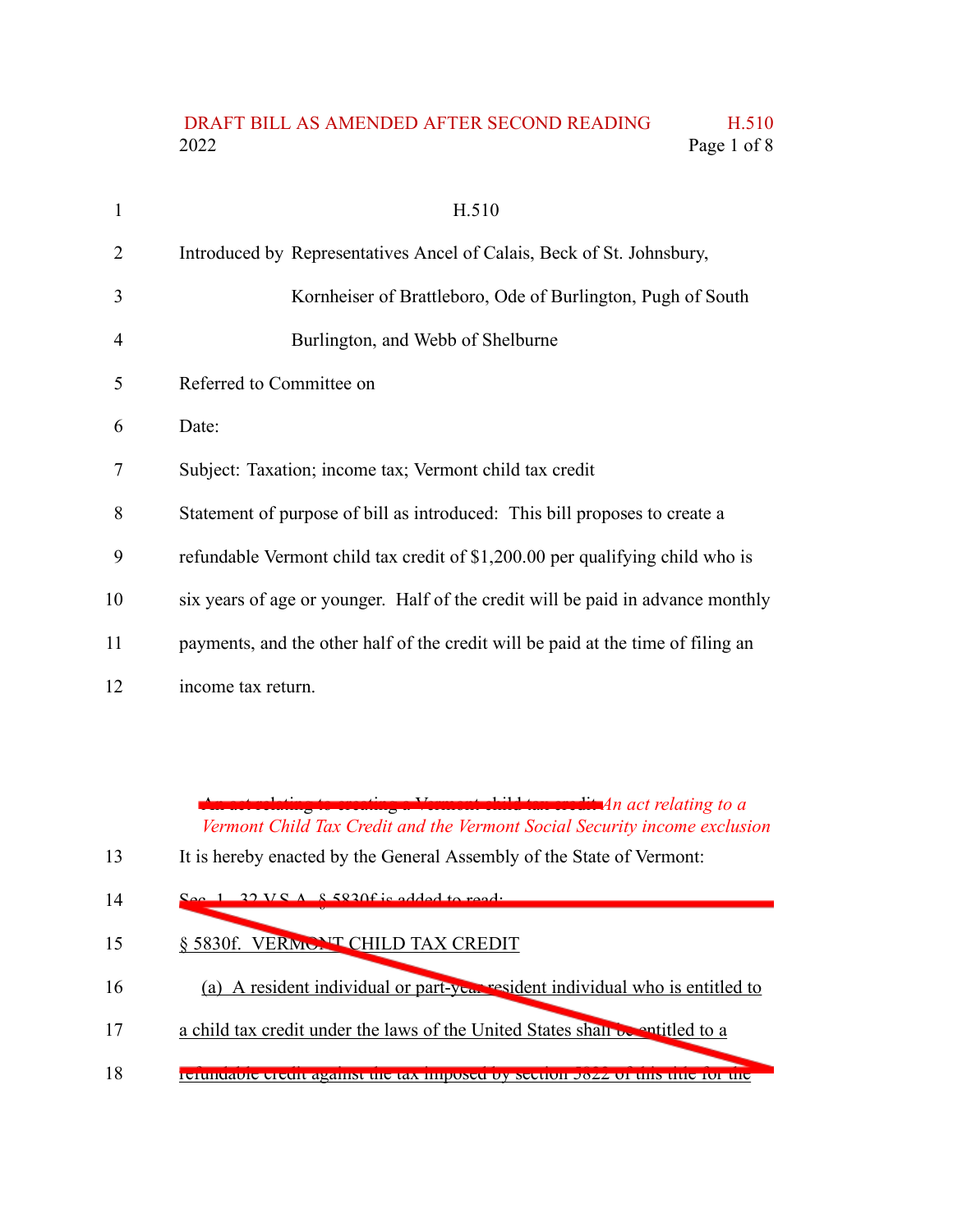| 1  | vable year. The total credit per toyable year shall be in the emount of              |
|----|--------------------------------------------------------------------------------------|
| 2  | \$1, 00.00 per qualifying child, as defined under 26 U.S.C. $\S 152(c)$ , who is six |
| 3  | years of age or younger. For a part-year resident individual, the amount of the      |
| 4  | credit shall be multiplied by the percentage that the individual's income that is    |
| 5  | earned or received during the period of the individual's residency in this State     |
| 6  | bears to the individent's total income.                                              |
| 7  | (b) Notwithstanding subsection (a) of this section, the annual amount of the         |
| 8  | credit under this section shall be reduced, but not below zero, by \$50.00 for       |
| 9  | each \$1,000.00, or fraction then of, by which the individual's adjusted gross       |
| 10 | income exceeds the threshold amount. As used in this subsection, "threshold"         |
| 11 | amount" means:                                                                       |
| 12 | (1) $$200,000.00$ for individuals whote filing status is single, married             |
| 13 | filing separately, head of household, or surviving spouse; or                        |
| 14 | (2) \$400,000.00 for individuals whose filing status is married filing               |
| 15 | jointly.                                                                             |
| 16 | $(c)(1)$ The Commissioner shall establish a program to make advance                  |
| 17 | monthly payments of the credit under this section during the calendar year           |
| 18 | that, in the aggregate, equal 50 percent of the annual amount of the redit           |
| 19 | allowed to each individual for the taxable year. The monthly payments made           |
| 20 | to an individual during the calendar year shall be in equal amounts, except that     |
| 21 | the commissioner may mounty the monthly amount upon receipt or any                   |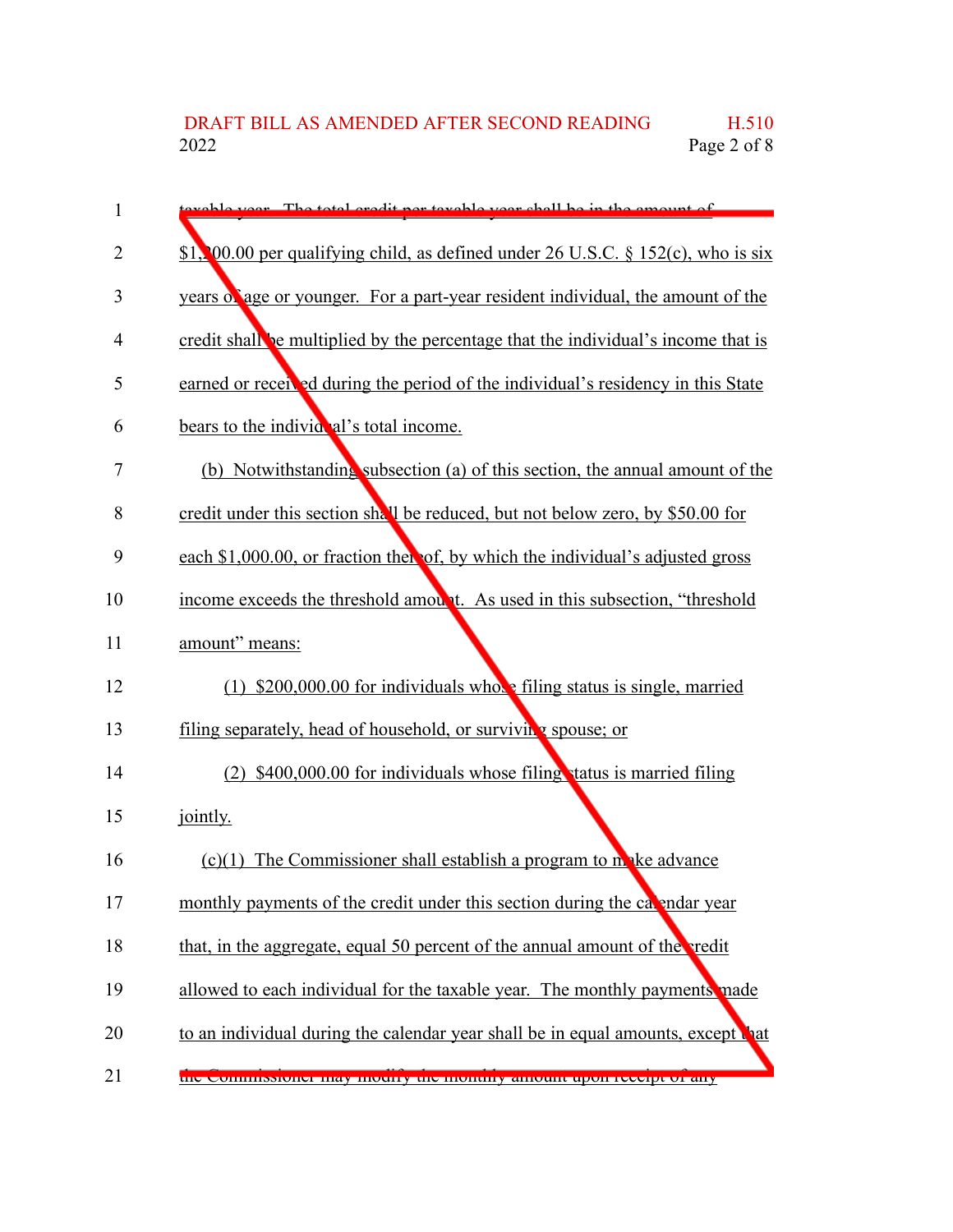| 1  | eformation furnighed by the individual that allows the Commissioner to              |
|----|-------------------------------------------------------------------------------------|
| 2  | determine the annual amount. The remaining 50 percent of the annual amount          |
| 3  | of the credit allowed to each individual shall be determined at the time of         |
| 4  | filing a Vermont <b>P</b> rsonal income tax return for the taxable year pursuant to |
| 5  | section 5861 of this title                                                          |
| 6  | (2) The Commissioner hall provide a process by which individuals may                |
| 7  | elect not to receive advance monthly payments under this subsection.                |
| 8  | Sec. 2. 32 V.S.A. $\S$ 5813(y) is added to read:                                    |
| 9  | (y) The statutory purpose of the Vermont chief tax credit in section 5830f          |
| 10 | of this title is to provide financial support to families with young children.      |
| 11 | Sec. 3. EFFECTIVE DATE                                                              |
| 12 | Notwithstanding 1 V.S.A. § 214, this act shall take effect retroactively on         |
| 13 | January 1, 2022 and shall apply to taxable years beginning on and after             |
| 14 | January 1, 2022.                                                                    |

*\* \* \* Child Tax Credit \* \* \**

*Sec. 1. 32 V.S.A. § 5830f is added to read:*

*§ 5830f. VERMONT CHILD TAX CREDIT*

*(a) A resident individual or part-year resident individual who is entitled to a child tax credit under the laws of the United States shall be entitled to a refundable credit against the tax imposed by section 5822 of this title for the taxable year. The total credit per taxable year shall be in the amount of*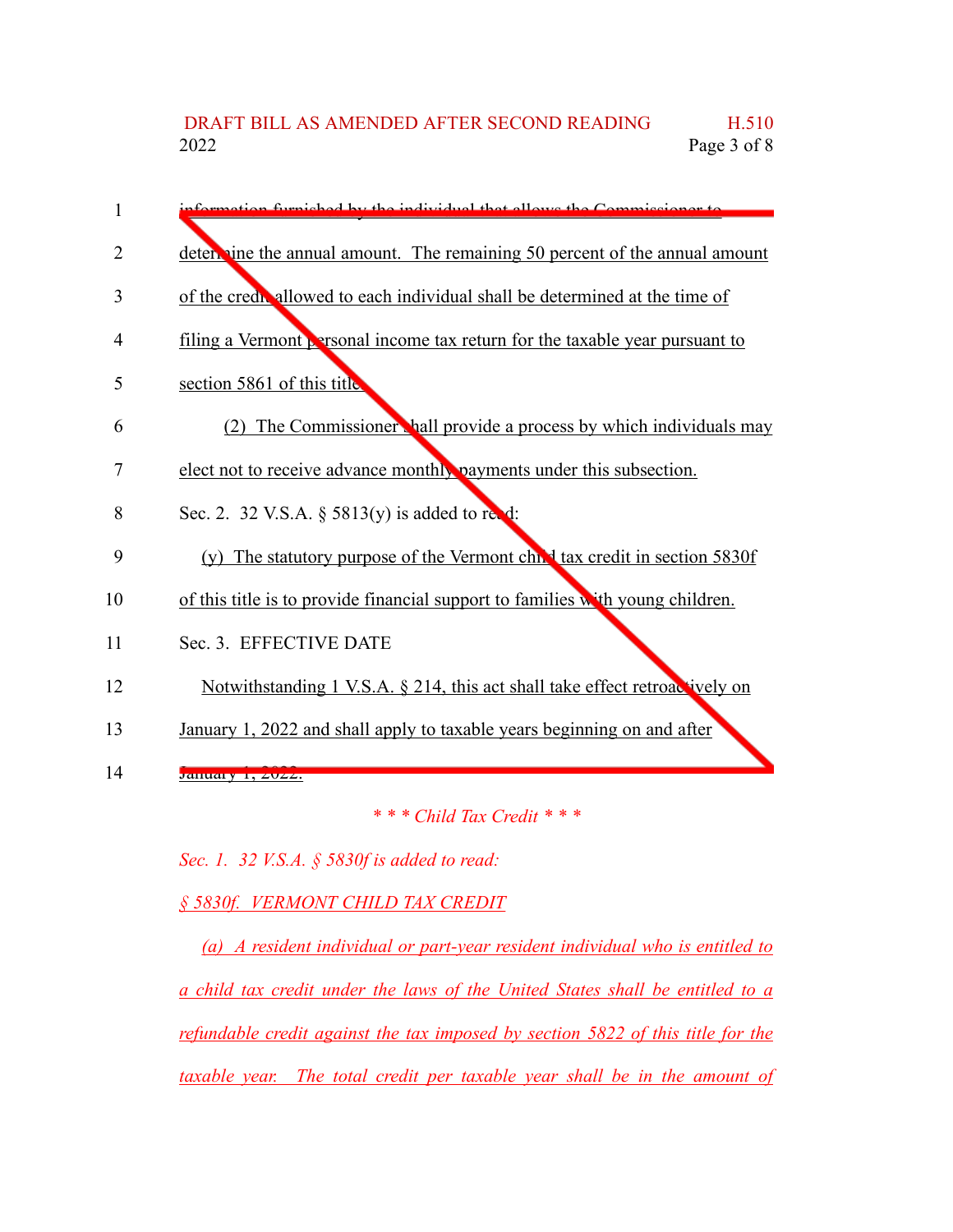## DRAFT BILL AS AMENDED AFTER SECOND READING H.510 2022 Page 4 of 8

*\$1,200.00 per qualifying child, as defined under 26 U.S.C. § 152(c), who is six years of age or younger as of the close of the calendar year in which the taxable year of the taxpayer begins. For a part-year resident individual, the amount of the credit shall be multiplied by the percentage that the individual's income that is earned or received during the period of the individual's residency in this State bears to the individual's total income.*

*(b) Notwithstanding subsection (a) of this section, the amount of the credit under this section shall be reduced, but not below zero, by \$50.00 for each \$1,000.00, or fraction thereof, by which the individual's adjusted gross income exceeds \$200,000.00, irrespective of the individual's filing status. For purposes of this subsection, spouses filing jointly shall be considered an individual.*

*(c) Notwithstanding any provision of law to the contrary, the refundable credit and its payment authorized under this section shall be treated in the same manner as the federal Earned Income Tax Credit and shall not be considered as assets, income, or resources to the same extent the credit and its payment would be disregarded pursuant to 26 U.S.C. § 6409 and the general welfare doctrine for purposes of determining eligibility for benefits or assistance, or the amount or extent of those benefits or assistance, under any State or local program, including programs established under 33 V.S.A. § 3512 and chapters 11, 17, 21, 25, and 26, for a period of 12 months from receipt.*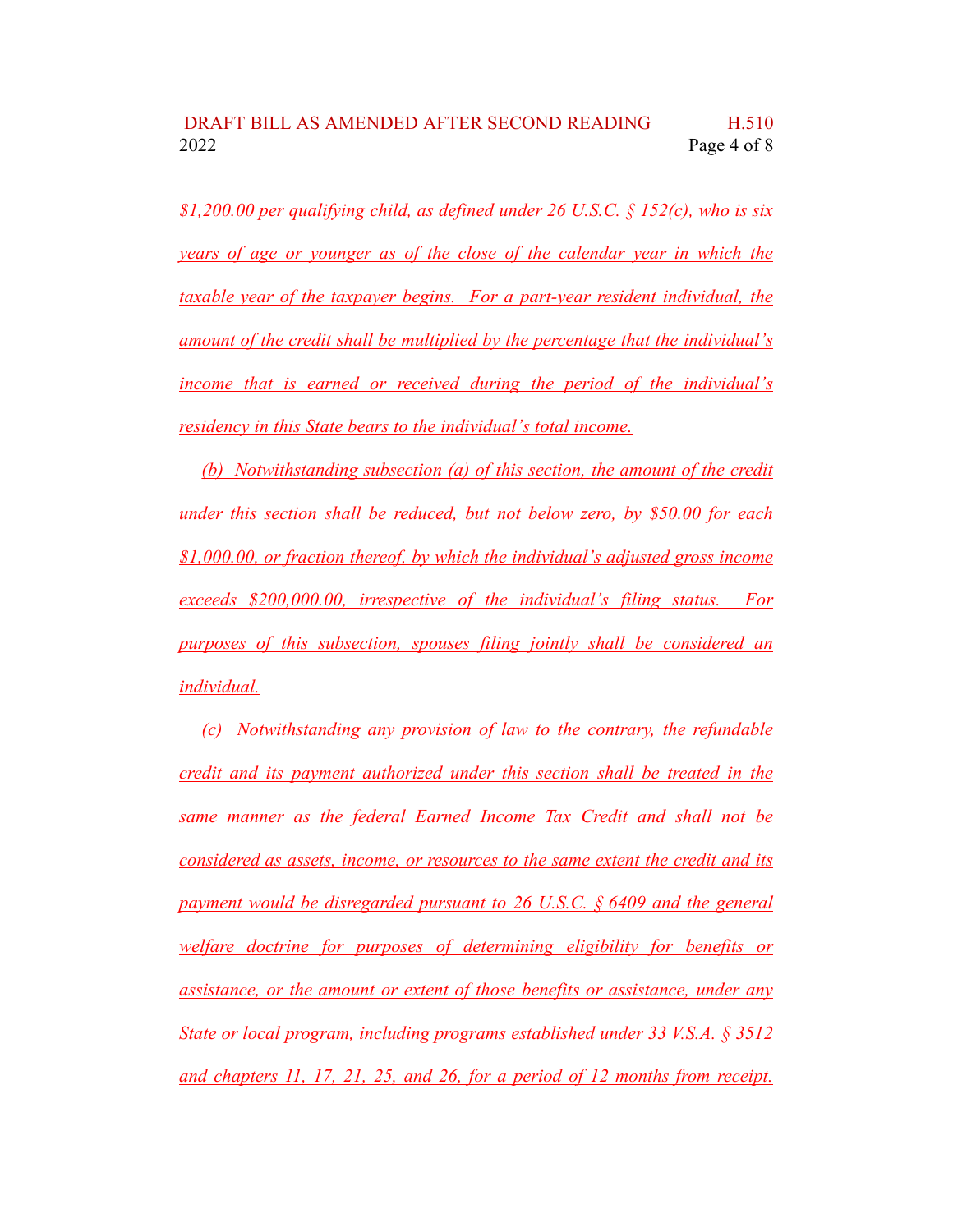*This subsection shall only apply to the extent that it does not conflict with federal law relating to the benefit or assistance program and that any required federal approval or waiver is first obtained for that program.*

*Sec. 2. 32 V.S.A. § 5830f(d) is added to read:*

*(d) The Commissioner shall determine and pay 50 percent of the credit allowed to each individual under this section on or before September 1 of the taxable year, unless the individual elects not to receive the payment. The remaining credit allowed to each individual under this section shall be determined at the time of filing a Vermont personal income tax return for the taxable year pursuant to section 5861 of this title.*

*Sec. 3. 32 V.S.A. § 5813(y) is added to read:*

*(y) The statutory purpose of the Vermont child tax credit in section 5830f of this title is to provide financial support to families with young children. Sec. 4. REPORT ON MONTHLY CHILD TAX CREDIT PAYMENTS*

*On or before January 15, 2023, the Commissioner of Taxes, in consultation with the Commissioner for Children and Families, shall report to the House Committees on Human Services and on Ways and Means and the Senate Committees on Finance and on Health and Welfare recommendations and considerations for making advance monthly payments of the child tax credit under 32 V.S.A. § 5830f, including:*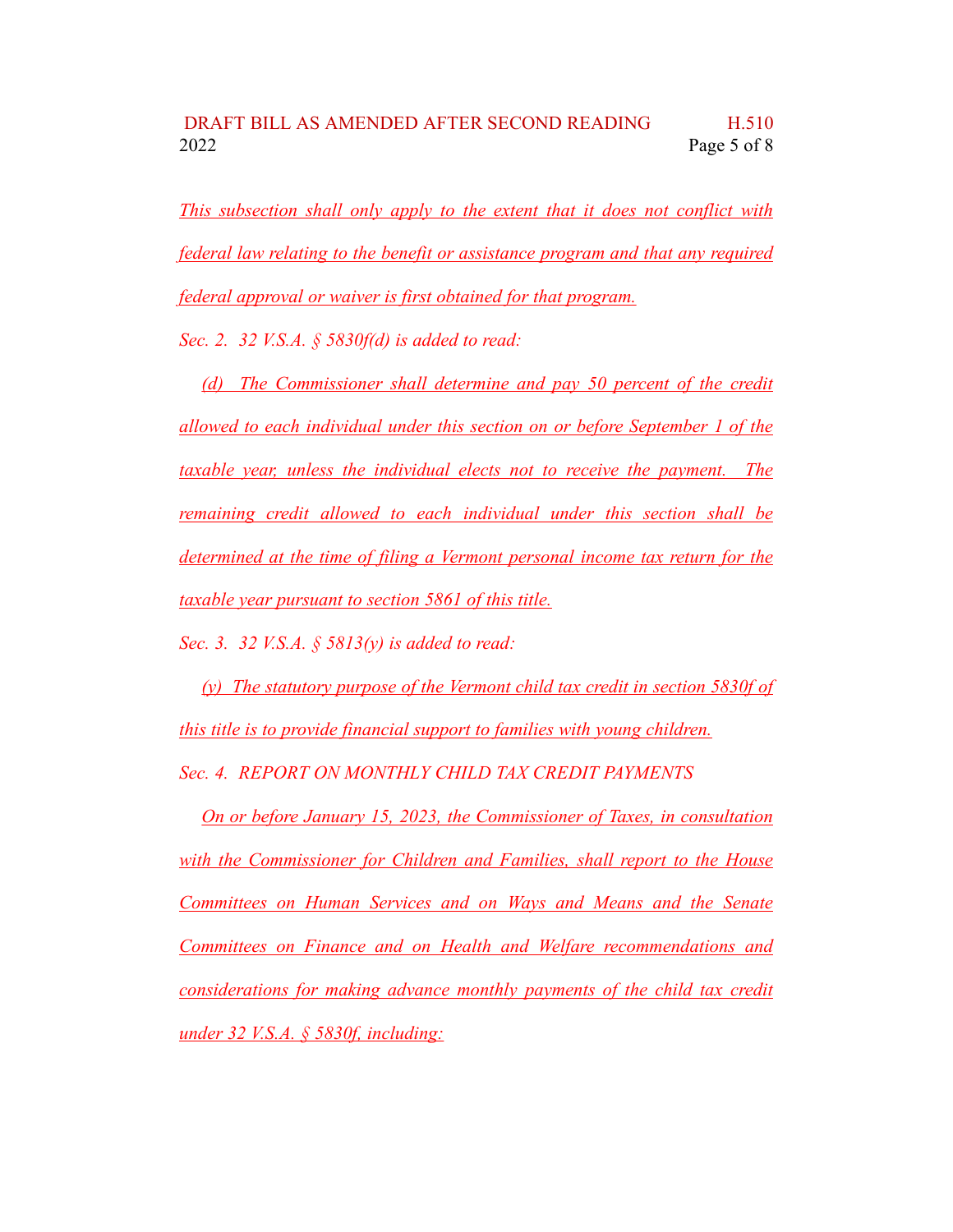*(1) options for administering advance monthly payments during the taxable year;*

*(2) structuring the advance monthly payments or requesting preliminary approvals or waivers from federal benefit and assistance programs in a manner that will exclude the advance monthly payments from income, assets, or resources used in making benefit and assistance determinations; and*

*(3) any proposed legislative action.*

*\* \* \* Social Security Income Exclusion \* \* \**

*Sec. 5. 32 V.S.A. § 5830e is amended to read:*

*§ 5830e. SOCIAL SECURITY INCOME*

*The portion of federally taxable Social Security benefits excluded from taxable income under subdivision 5811(21)(B)(iv) of this chapter shall be as follows:*

*(1) For taxpayers whose filing status is single, married filing separately, head of household, or qualifying widow or widower surviving spouse:*

*(A) If the federal adjusted gross income of the taxpayer is less than or equal to \$45,000.00 \$50,000.00, all federally taxable benefits received under the federal Social Security Act shall be excluded.*

*(B) If the federal adjusted gross income of the taxpayer is greater than \$45,000.00 \$50,000.00 but less than \$55,000.00 \$60,000.00, the percentage of federally taxable benefits received under the Social Security Act*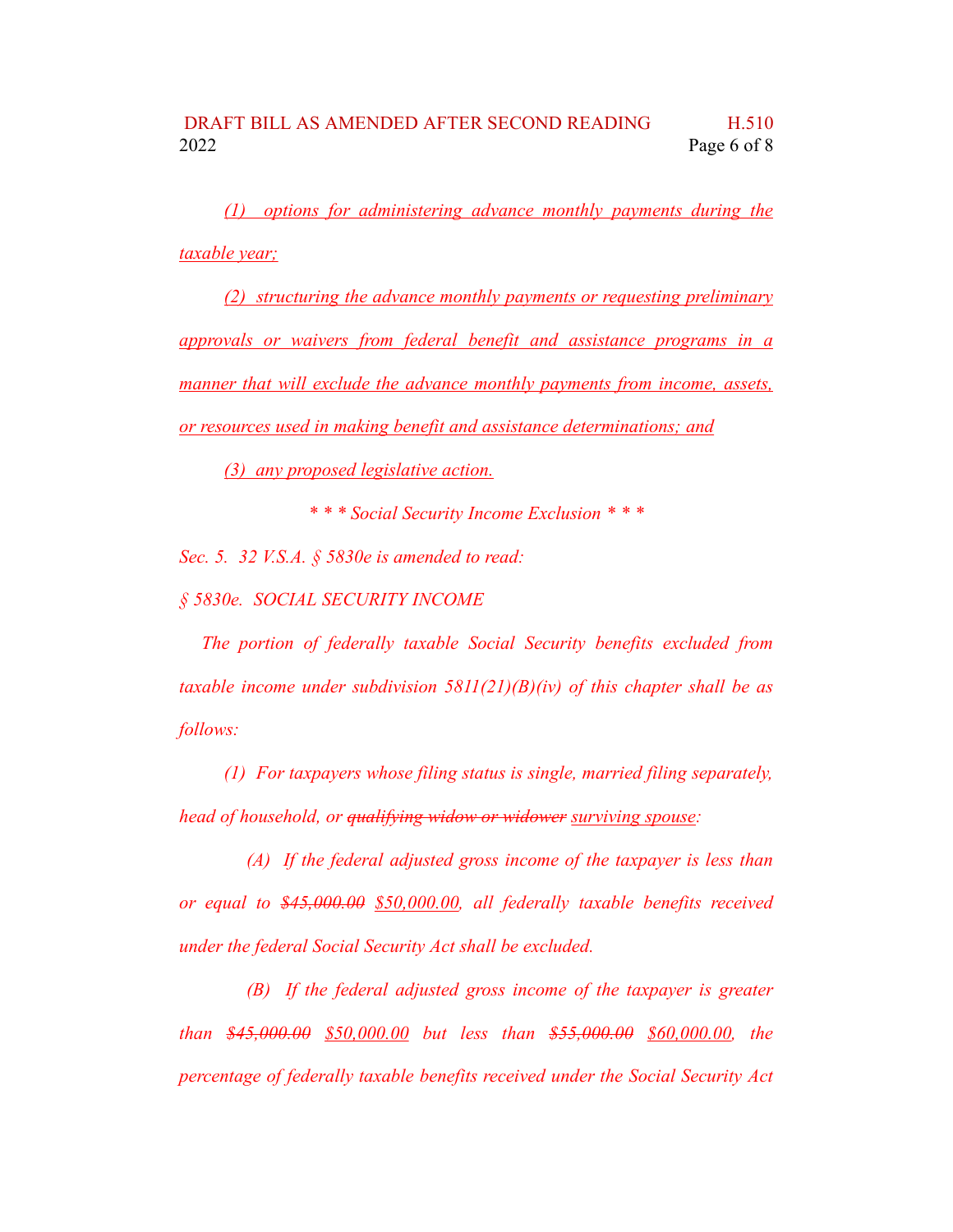*to be excluded shall be proportional to the amount of the taxpayer's federal adjusted gross income over \$45,000.00 \$50,000.00, determined by:*

*(i) subtracting the federal adjusted gross income of the taxpayer from \$55,000.00 \$60,000.00;*

*(ii) dividing the value under subdivision (i) of this subdivision (B) by \$10,000.00; and*

*(iii) multiplying the value under subdivision (ii) of this subdivision (B) by the federally taxable benefits received under the Social Security Act.*

*(C) If the federal adjusted gross income of the taxpayer is equal to or greater than \$55,000.00 \$60,000.00, no amount of the federally taxable benefits received under the Social Security Act shall be excluded under this section.*

*(2) For taxpayers whose filing status is married filing jointly:*

*(A) If the federal adjusted gross income of the taxpayer is less than or equal to \$60,000.00 \$65,000.00, all federally taxable benefits received under the Social Security Act shall be excluded.*

*(B) If the federal adjusted gross income of the taxpayer is greater than \$60,000.00 \$65,000.00 but less than \$70,000.00 \$75,000.00, the percentage of federally taxable benefits received under the Social Security Act to be excluded shall be proportional to the amount of the taxpayer's federal adjusted gross income over \$60,000.00 \$65,000.00, determined by:*